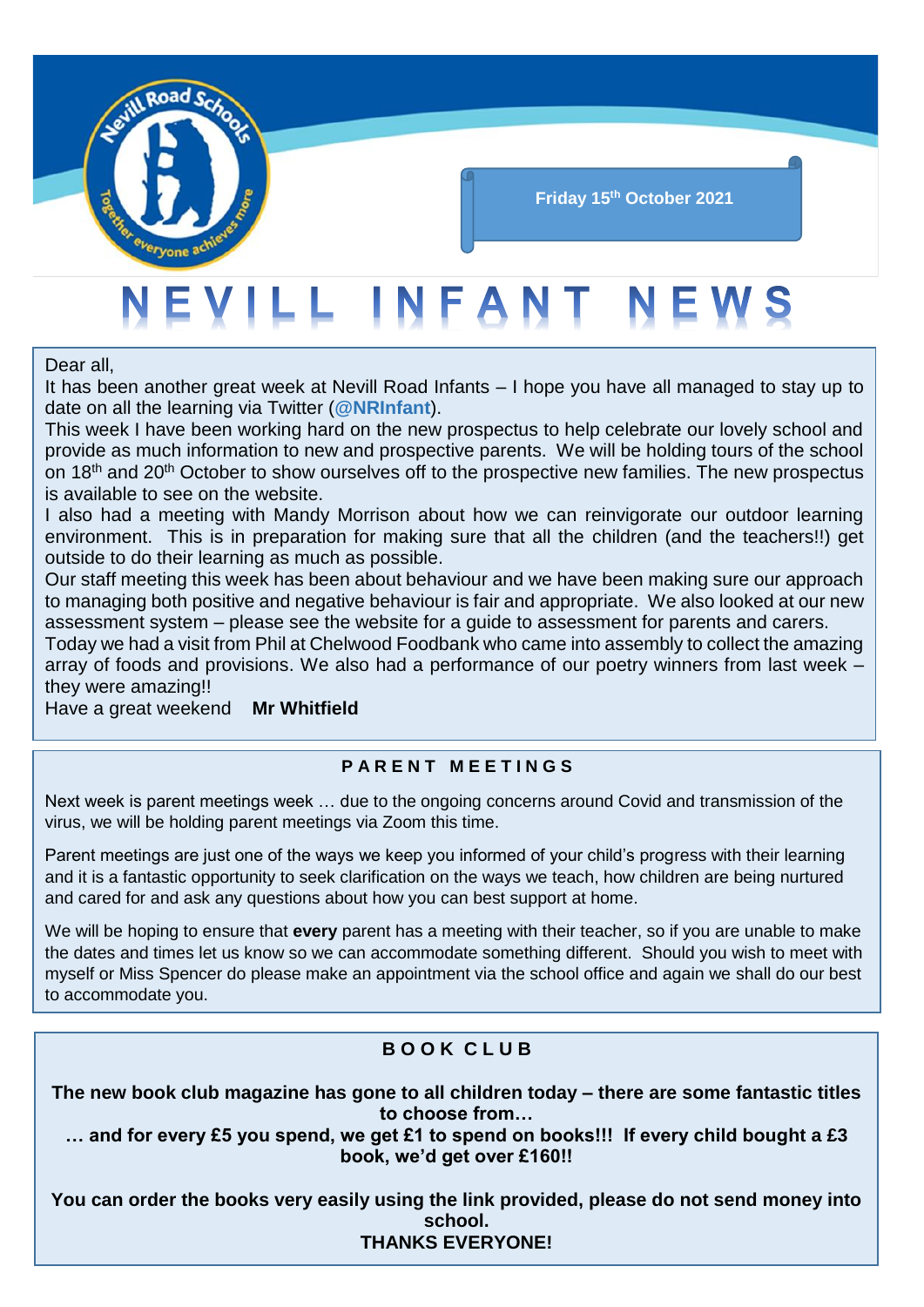

**Friday 15th October 2021**

# Staff Spotlight

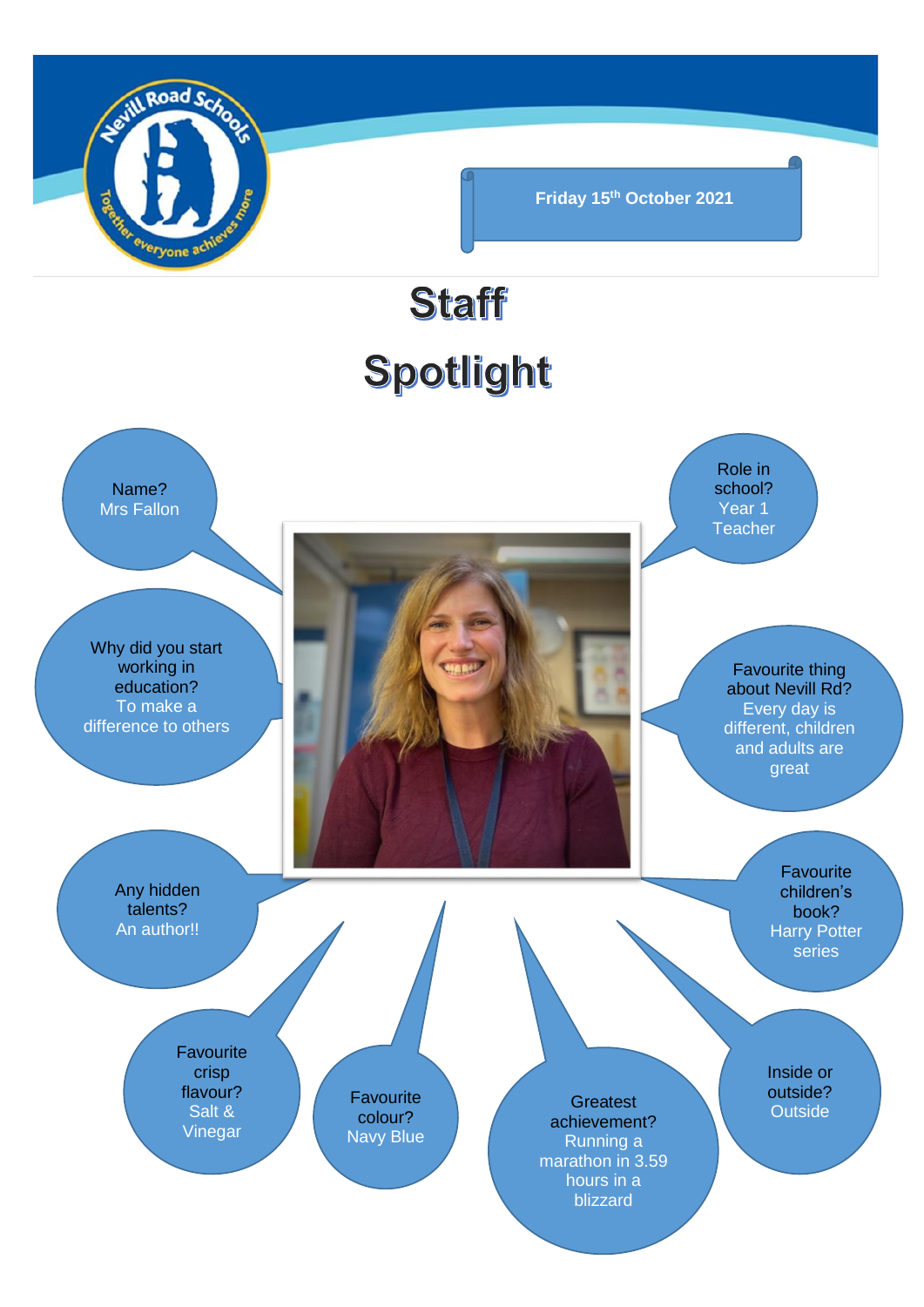

## **R E A D I N G M O R N I N G**

Our new reading mornings have been a great success and it is lovely to see so many parents coming in to share a story with their child.

Please be aware, as a matter of some **importance**, this is *not* early childcare – you must stay with your child as the teachers may not be present to supervise. Sadly we have had a number of parents who have just left their children on their own in the classroom with no supervision – this is irresponsible and unacceptable and may jeopardise what is a lovely event for the rest of the parents and children.

#### **Parking**

There have been a number of parents / carers raise issues about traffic and parking around school. When / if you are parking on the roads near school please be mindful of pedestrians and ensure you park safely and legally. Let's try to keep ourselves and each other safe!!

## **HALF TERM HOLIDAY REMINDER**

Just a reminder that school breaks up for half term on Friday 22<sup>nd</sup> October and the children return to school on Monday 1<sup>st</sup> November

### **Absence for appointments**

Please can we ask that appointment letters are now provided to Miss Agnew in the school office for dentist / doctor appointments occurring in the school day.

If possible please arrange them for after school.

#### **Important Reminders**

Again we would like to remind you that dogs are not permitted on school premises at all. This includes carrying them.

Again we would like to remind you that smoking or the use of e-cigarettes/vapes are not permitted on school premises.

#### **Breakfast Club / After School Club**

To help us ensure we have the right number of staff to safely supervise the children at breakfast and after school club we are trialling that after half term, places are booked a week in advance.

Whilst this may not suit everyone, it means we can ensure we are safe, offer provision without turning people away and not have to raise costs due to surplus staff. Thank you for your understanding with this.